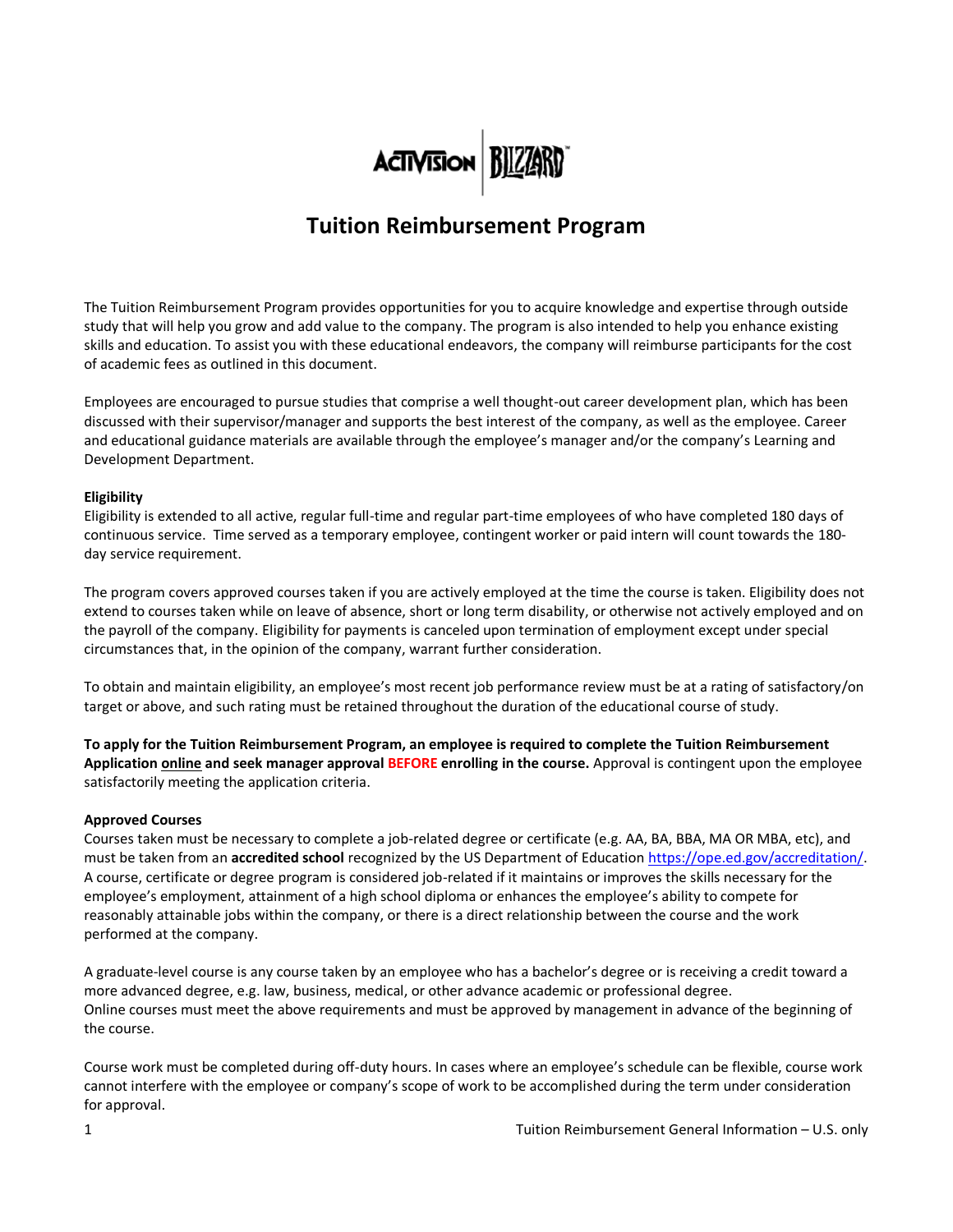#### **Courses not approved**

Workshops, seminars, and conferences are not eligible for reimbursement under this program but may be available through your department's training program. Training through these avenues is subject to need and budget considerations and are approved at the discretion of your manager.

Course expenses reimbursed by veteran's educational benefit programs, or governmental, foundation, educational or other such grants are not eligible for reimbursement under this program. Employees will be required to submit documentation if reimbursement is also provided by another program.

Employees who do not report course expenses reimbursed by another program may be subject to disciplinary action, up to and including termination.

#### **Reimbursement Requirements**

#### *Regular, full-time employee:*

The maximum reimbursements paid by the company **during any calendar year** under this program is: \$3,000 for certification programs, \$5,250 for undergraduate courses or \$7,500 for graduate courses.

#### *Regular, part time employee:*

The maximum reimbursements paid by the company **during any calendar year** under this program is limited to \$1,500 for certification programs, and \$2,500 for both undergraduate and graduate courses.

Employees must pay the full cost of an approved course and submit for reimbursement upon satisfactory completion of the course with provision of proof of a passing grade of "B" or better. All final grades must be submitted within 90 days of course completion date for reimbursement to be processed.

Covered fees include tuition, registration, parking and lab fees, books, equipment, and supplies. Fees incurred for the following are not covered; meals, lodging, transportation, penalties, tools or supplies (other than text books) that you can keep after completing the course of instruction. Education involving sports, games, or hobbies are not reimbursed unless the course has a reasonable relationship to the business of the company or is required as part of a degree or certificate program.

**IRS and Tax Considerations:** Provisions for undergraduate and certificate courses are different from those for graduatelevel courses. The IRS allows employees tax-free tuition reimbursement up to \$5,250 per calendar year for undergraduate and certificate courses. Reimbursements for graduate-level courses are subject to federal income tax withholding. From time to time, Congress may exempt all or some of the benefits paid under this program. The company will comply with the tax laws in effect at the time a reimbursement payment is made. In some states, the employee's reimbursement payment may also be subject to state income tax, and in such cases, the company will also withhold appropriate amounts. This plan is developed under provisions of Section 127 of the Internal Revenue Code and may be subject to change, including whether these benefits are subject to taxes. If you as an employee have questions concerning the tax status of any reimbursements under this plan, you should consult your tax advisor for advice.

### **Repayment of Tuition Reimbursement**

The Tuition Reimbursement Program is an investment by the company. These reimbursements are made conditional on the understanding that if an employee voluntarily resigns within one year of receiving a tuition reimbursement, they will be required to repay the company in full. For voluntary resignations that occur more than one year after receiving a tuition reimbursement, no repayment will be required.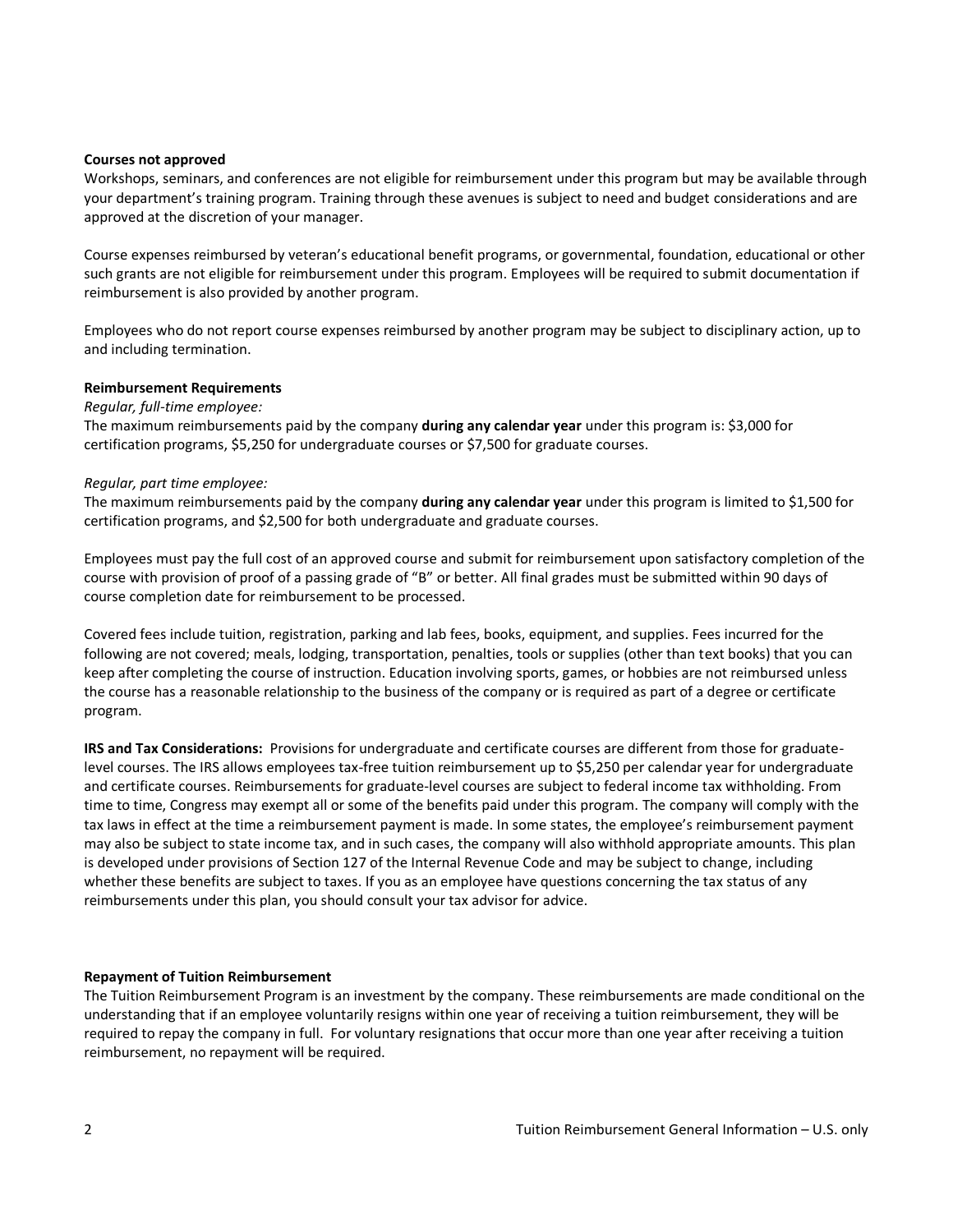## **Tuition Reimbursement Application and Reimbursement Request Instructions**

To access the Tuition Reimbursement Program, you must follow the 2-step process, available through HR SupportDesk.

## **Step 1 - [Tuition Reimbursement Application](https://atvi.service-now.com/gsd?id=sc_cat_item&sys_id=bfae0099530222003585c3c606dc3449)**

**Online tuition application must be completed and approved BEFORE enrolling in approved course.**

Please fill out all required fields:

- Name
- Employee type
- Application Summary
- Confirmation of school accreditation<https://ope.ed.gov/dapip/#/home>
- School name
- Degree program
- Confirmation of non-company education assistance
- Course details
- Cost
- Additional details and attachments as applicable; i.e. course title, course number, brief description, enrollment period and estimated costs, etc.

Please note: You will be asked to return to SupportDesk and sign an Education Agreement e-document after submission of your application request.

Your application will be routed to your manager for review and approval.

### **Step 2 -** [Tuition Reimbursement Request](https://atvi.service-now.com/gsd?id=sc_cat_item&sys_id=eb4db445db8ef0104f40d5cdd3961924)

To be reimbursed you must have completed the Tuition Reimbursement Application form and received approval AND have satisfactorily completed course.

Please fill out all required fields:

- Name
- Confirmation of completed Tuition Reimbursement Application
- Additional details and attachments as applicable; i.e. enrollment/registration receipts, final grades, transcripts, etc.